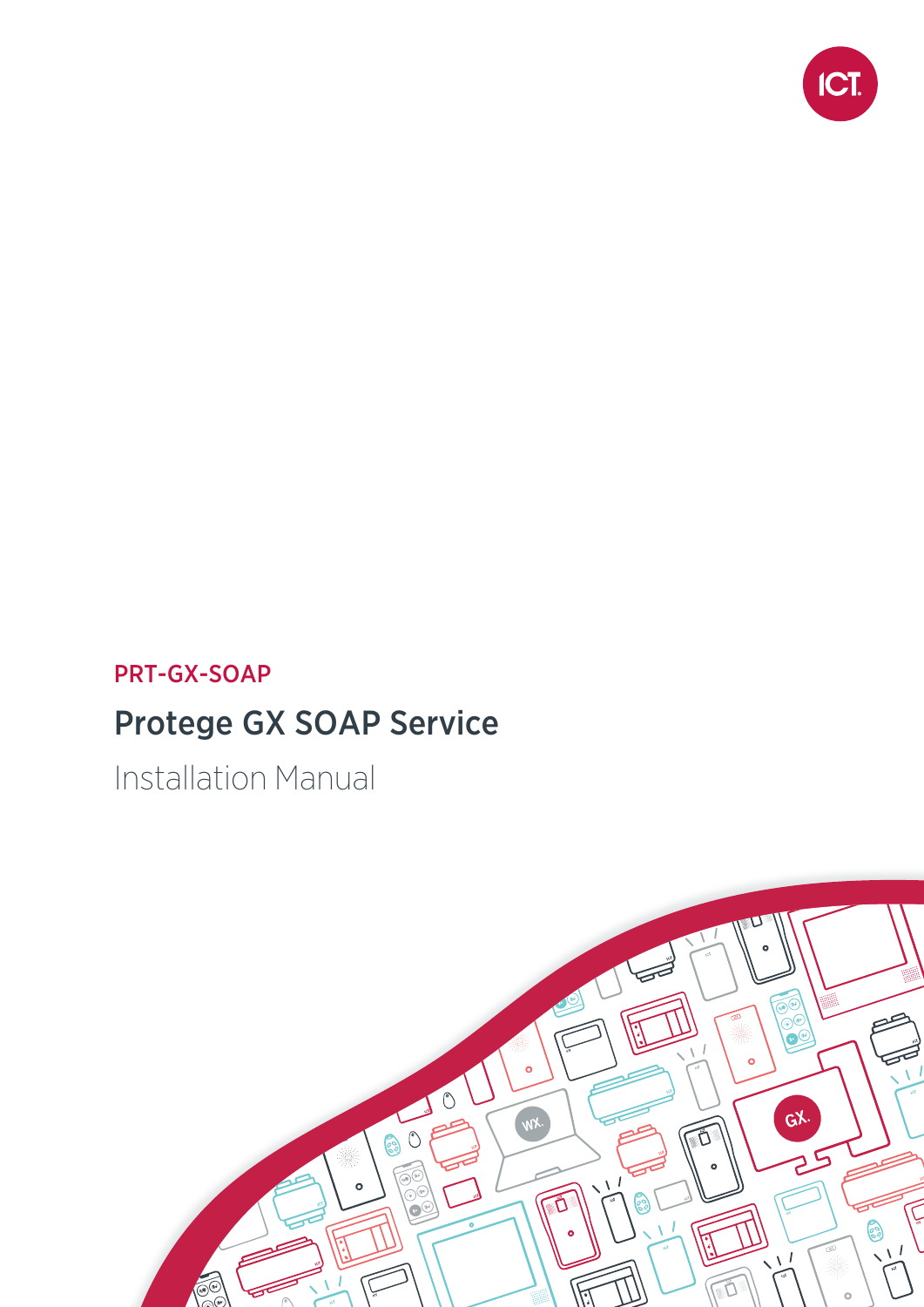The specifications and descriptions of products and services contained in this document were correct at the time of printing. Integrated Control Technology Limited reserves the right to change specifications or withdraw products without notice. No part of this document may be reproduced, photocopied, or transmitted in any form or by any means (electronic or mechanical), for any purpose, without the express written permission of Integrated Control Technology Limited. Designed and manufactured by Integrated Control Technology Limited, Protege® and the Protege® Logo are registered trademarks of Integrated Control Technology Limited. All other brand or product names are trademarks or registered trademarks of their respective holders.

Copyright © Integrated Control Technology Limited 2003-2022. All rights reserved.

Last Published: 14-Apr-22 01:30 PM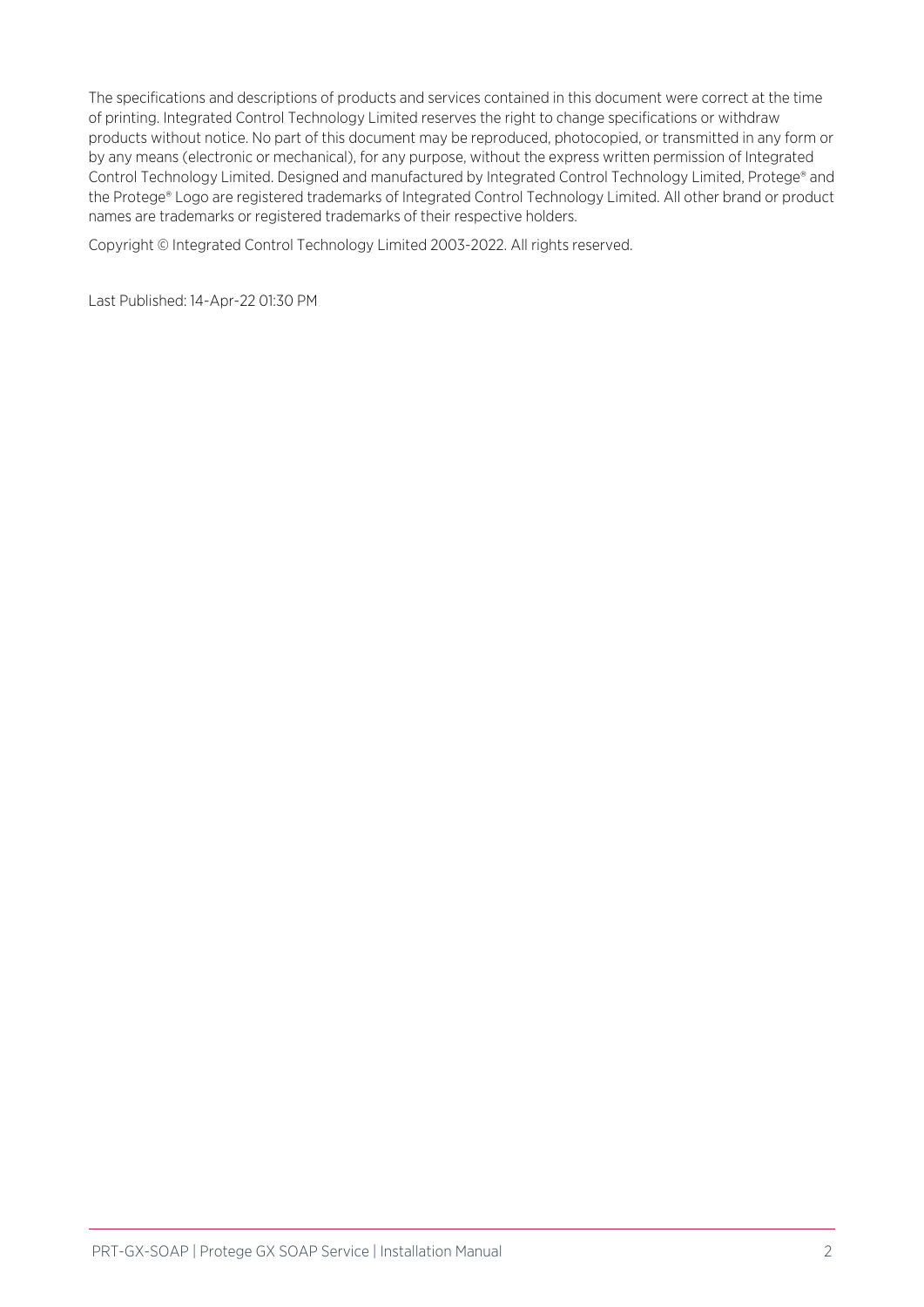## **Contents**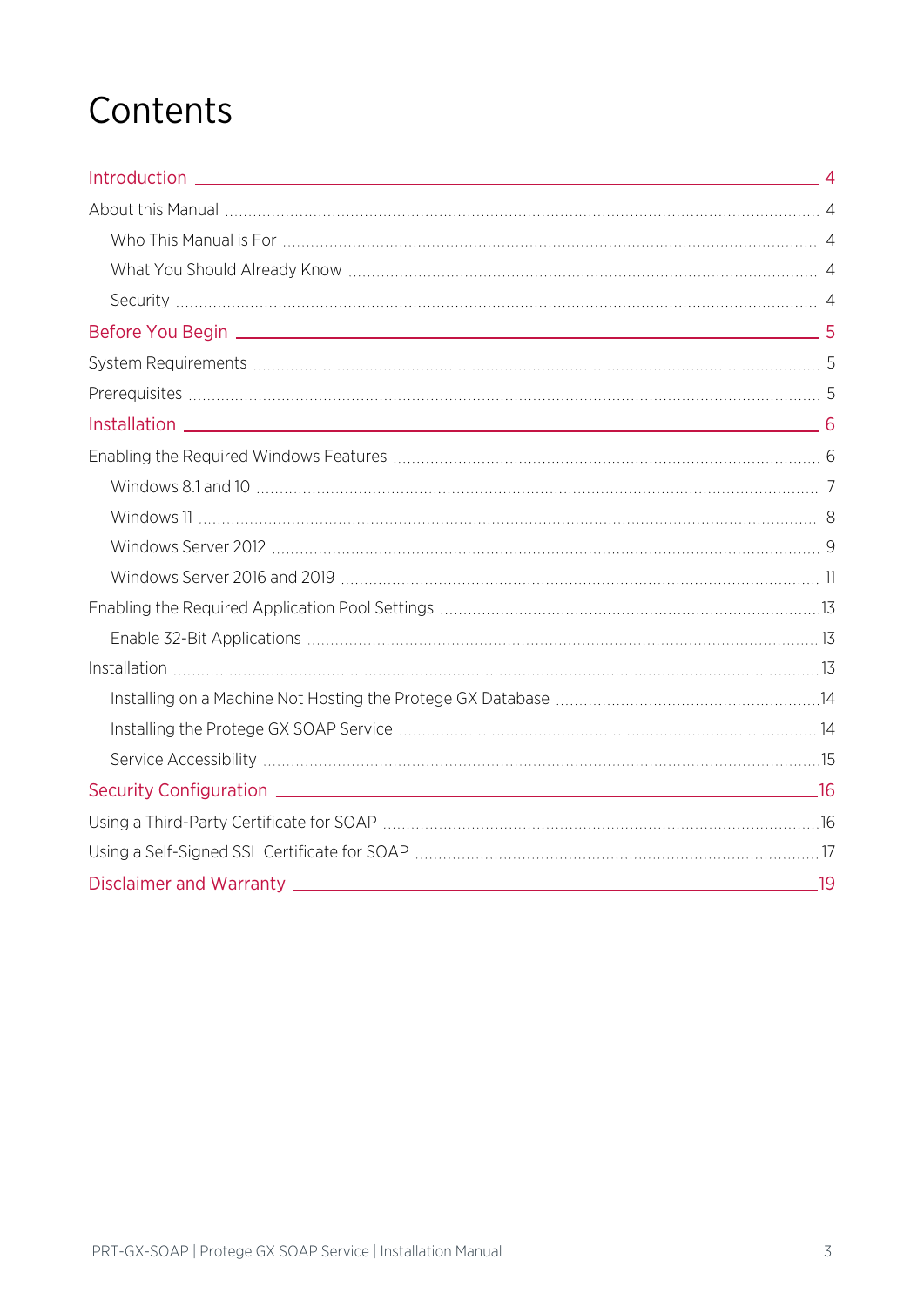# <span id="page-3-0"></span>Introduction

The Protege GX SOAP Service exposes the full functionality of Protege GX, providing a simple way to access Protege GX via a web platform, build your own application with a customized interface, or integrate with a physical device to unlock doors and disarm areas.

The web service sits between Protege GX and the third party application and communicates using SOAP - an XML-based messaging protocol that is used to exchange information between systems. It is not limited to a specific operating system or programming language, enabling developers to build a solution for any system that can formulate and understand SOAP messages.

It is not advised to run this product in a production environment without loading a third party verified SSL certificate. ICT do not provide or install certificates. If there are concerns, an IT professional should install and administer IIS. For more information, see Security [Configuration](#page-15-0) (page 16).

## <span id="page-3-2"></span><span id="page-3-1"></span>About this Manual

### Who This Manual is For

<span id="page-3-3"></span>This manual is intended for those that are required to install the Protege GX SOAP Service for the purpose of interfacing with the Protege GX Web Client, ICT Data Sync Service or other applications.

## What You Should Already Know

This manual assumes that you are experienced with the configuration of the Microsoft Internet Information Server (IIS) application, the administration of ASP.NET and WCF and the general tasks associated with managing and maintaining an IIS installation. It is also assumed that you are proficient in using the Protege GX system and understand general security principles and policies.

This manual includes instructions for installing the Protege GX SOAP Service. It does not cover the installation of the Protege GX client/server, which are prerequisites for installation of the Protege GX SOAP Service.

<span id="page-3-4"></span>For information on installing the Protege GX client/server refer to the Protege GX Installation Manual.

### Security

The client communication security settings must be consistent between the Protege GX client and Protege GX SOAP Service installations. Any inconsistencies will result in a communication fault or error.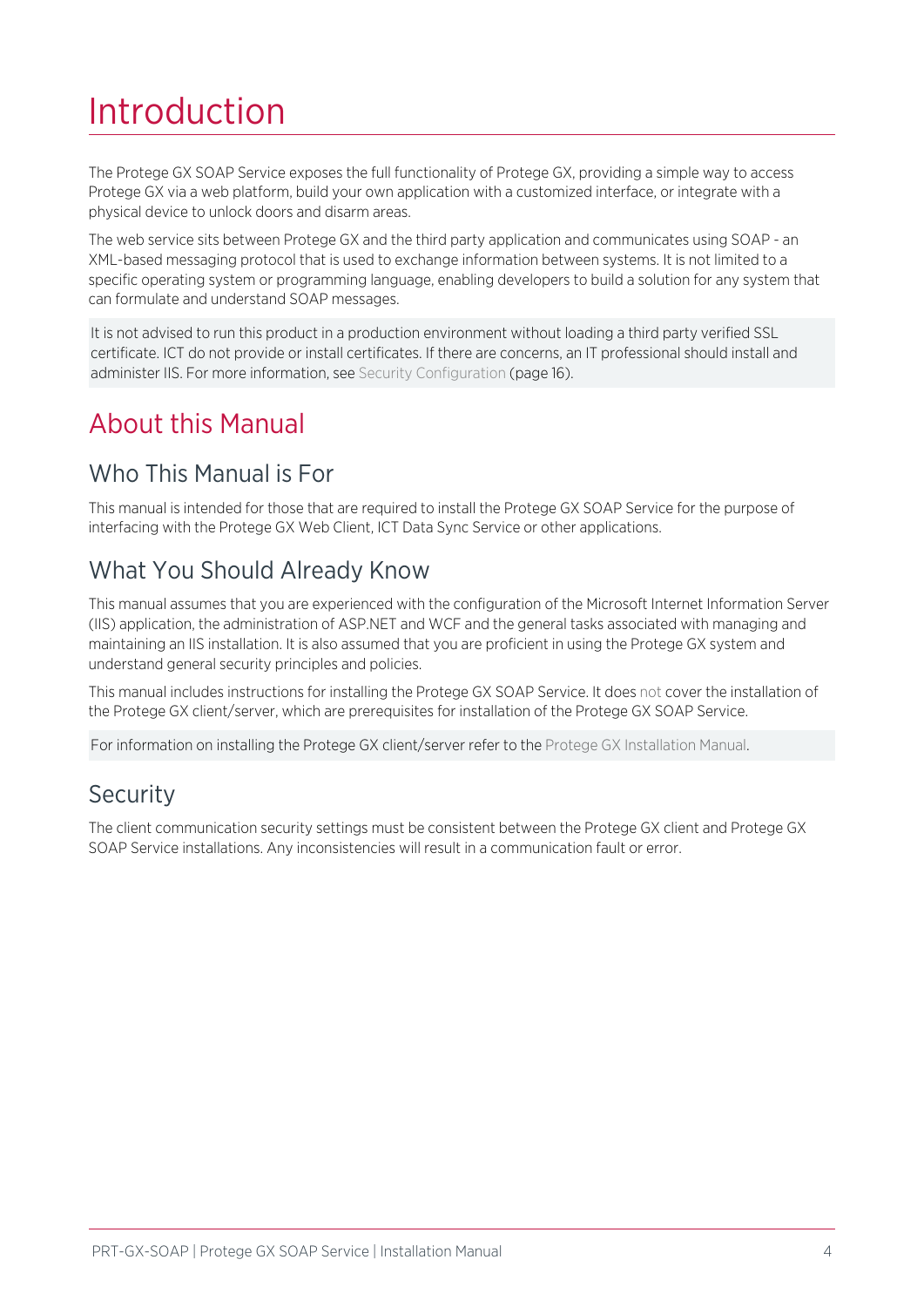# <span id="page-4-0"></span>Before You Begin

This manual provides instructions on installing the Protege GX SOAP Service. This section includes information on system requirements and prerequisites.

<span id="page-4-1"></span>Take a moment to read the material in this section before installation.

## System Requirements

The following operating systems are supported by the Protege GX SOAP Service.

| <b>Operating System</b>       | <b>Edition</b>                     | Architecture |
|-------------------------------|------------------------------------|--------------|
| Microsoft Windows Server 2019 | Standard                           | 64-bit       |
| Microsoft Windows Server 2016 | All Editions                       | 64-bit       |
| Microsoft Windows Server 2012 | All Editions                       | 64-bit       |
| Microsoft Windows 11          | Pro, Business, Enterprise          | 64-bit       |
| Microsoft Windows 10          | Professional, Enterprise           | $32/64$ -bit |
| Microsoft Windows 8.1         | Professional, Enterprise, Ultimate | 64-bit       |

## <span id="page-4-2"></span>**Prerequisites**

Before installing the Protege GX SOAP Service, the following components are required:

⦁ An operational Protege GX system.

It is recommended that you always use the latest versions of Protege GX and the Protege GX SOAP Service available from ICT.

You must also enable various Windows features and application pool settings. For your convenience, the configuration instructions are included in this manual.

#### Protege GX SOAP Web Service Software Development Kit (SDK)

If you are building your own interface or integration you will also require the Protege GX SOAP Web Service Software Development Kit (purchasing code: PRT-GX-SOAP-SDK).

The software development kit includes all the development tools necessary, including API documentation and sample code, to write a custom interface or build a custom integration to the Protege GX server.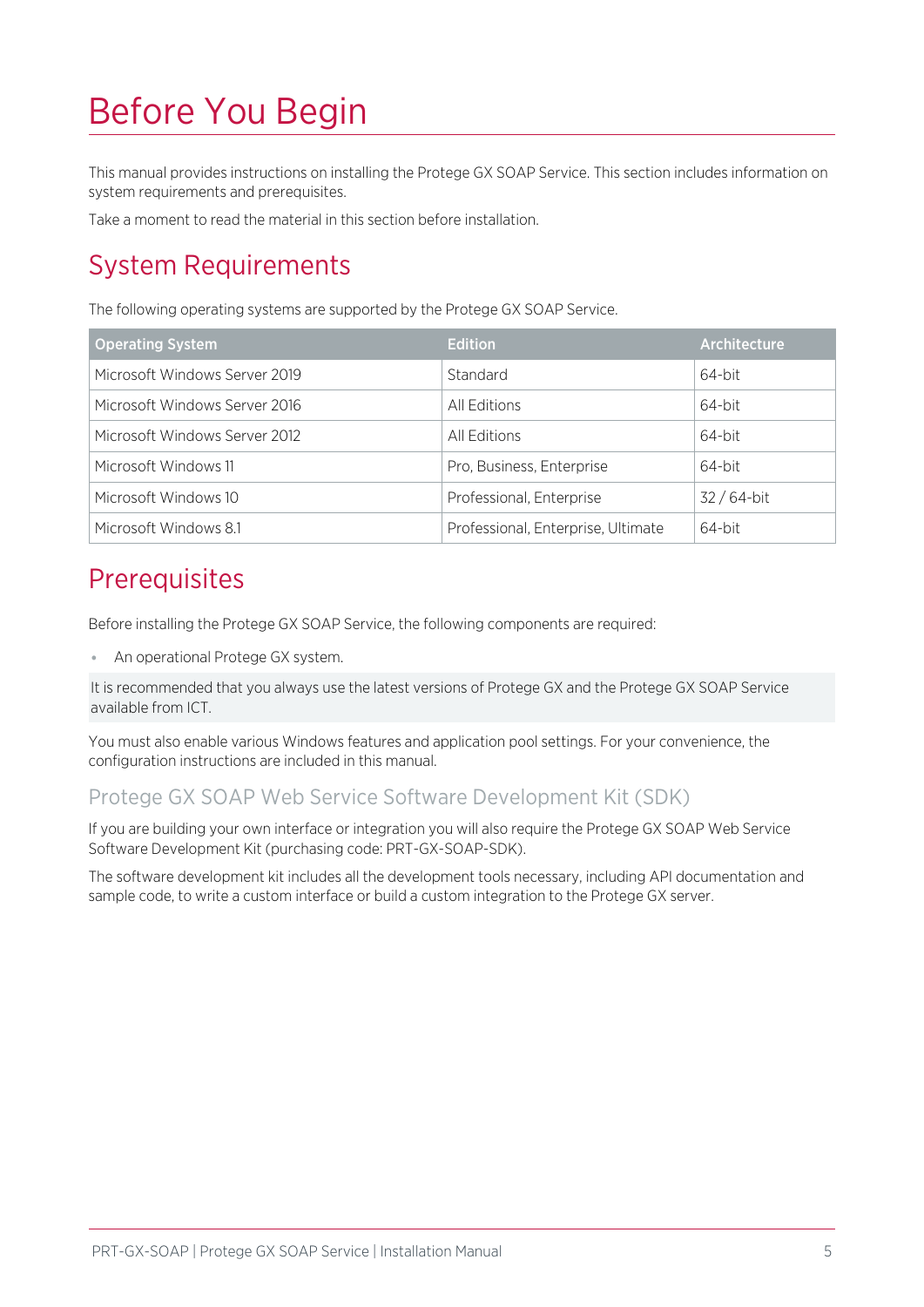# <span id="page-5-0"></span>Installation

## <span id="page-5-1"></span>Enabling the Required Windows Features

Before installing the Protege GX SOAP Service various Windows features need to be enabled. See the following pages for instructions for the operating system (Windows version) you are using.

- ⦁ Windows 8.1 and 10 (see next [page\)](#page-6-0)
- ⦁ Windows 11 (see [page 8\)](#page-7-0)
- ⦁ Windows Server 2012 (see [page 9\)](#page-8-0)
- ⦁ Windows Server 2016 and 2019 (see [page 11\)](#page-10-0)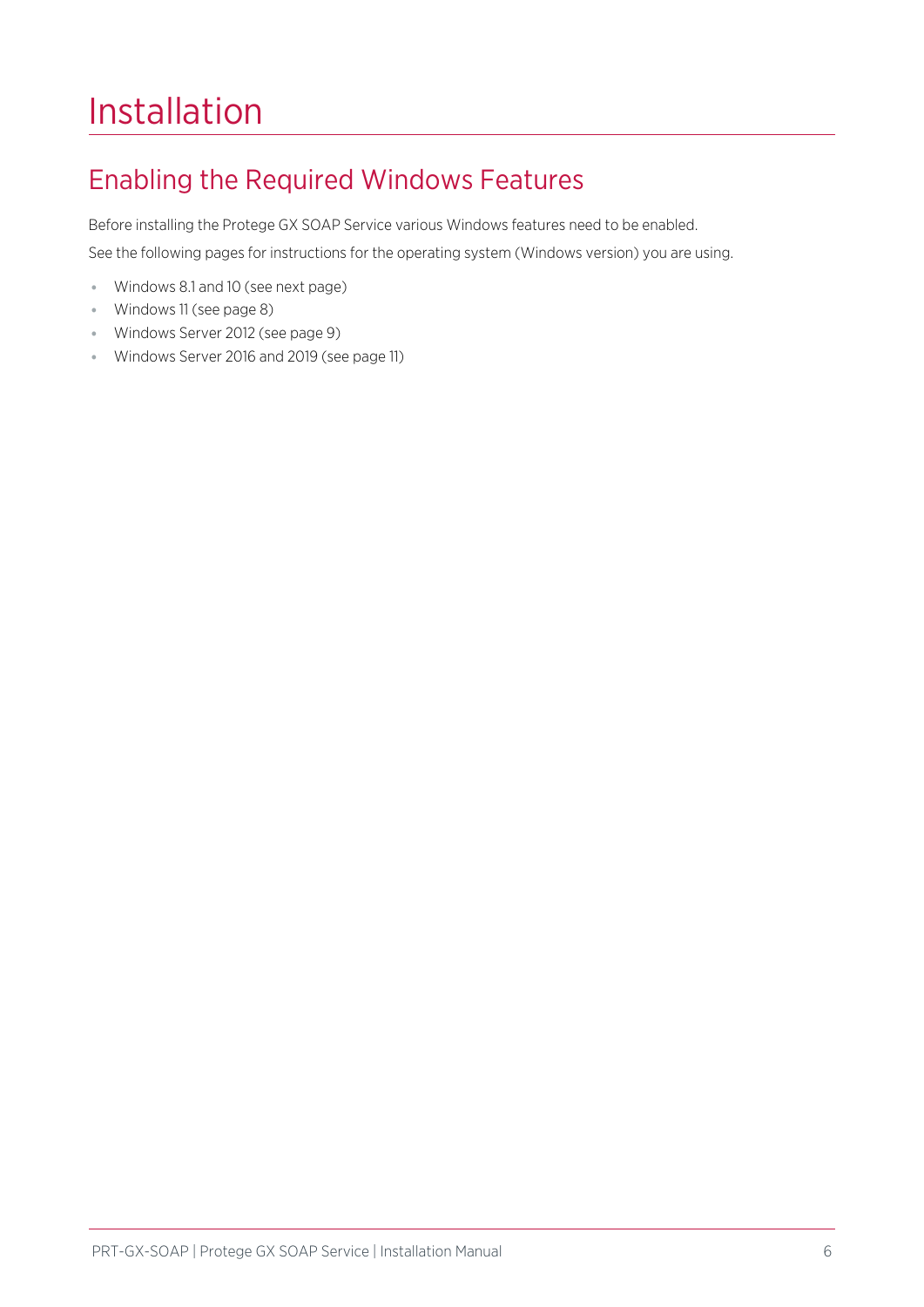### <span id="page-6-0"></span>Windows 8.1 and 10

- 1. Open the Control Panel and navigate to Programs | Turn Windows Features On or Off for Windows 8, and Programs and Features | Turn Windows Features On or Off for Windows 10.
- 2. In the dialog box, ensure that the fields shown in the image below are enabled.



3. Click OK.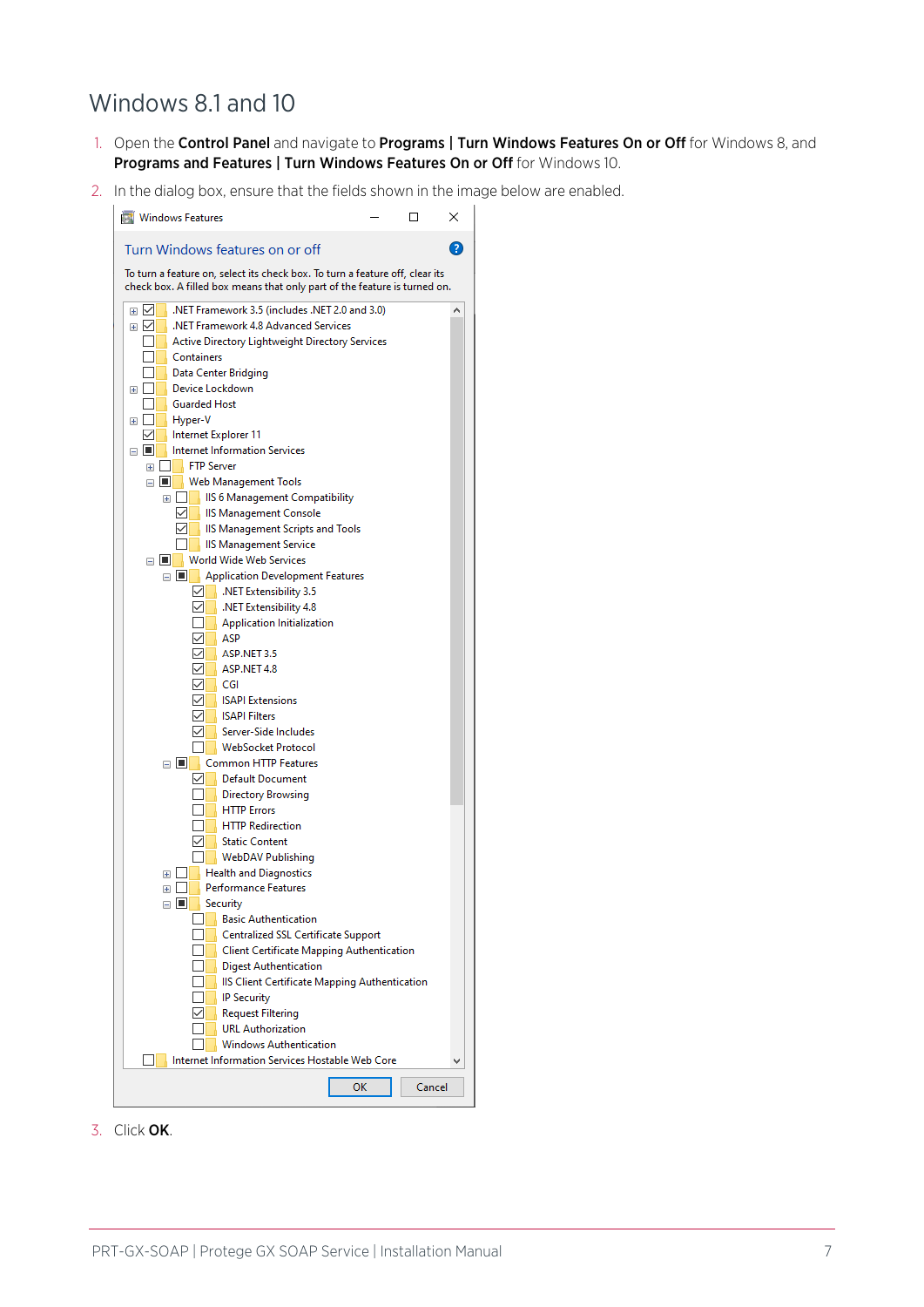### <span id="page-7-0"></span>Windows 11

- 1. Open Settings and navigate to Apps.
- 2. Select the Optional features section.
- 3. Click More Windows features to open the Windows Features dialog.
- 4. Ensure that the following settings are enabled:



5. Click OK.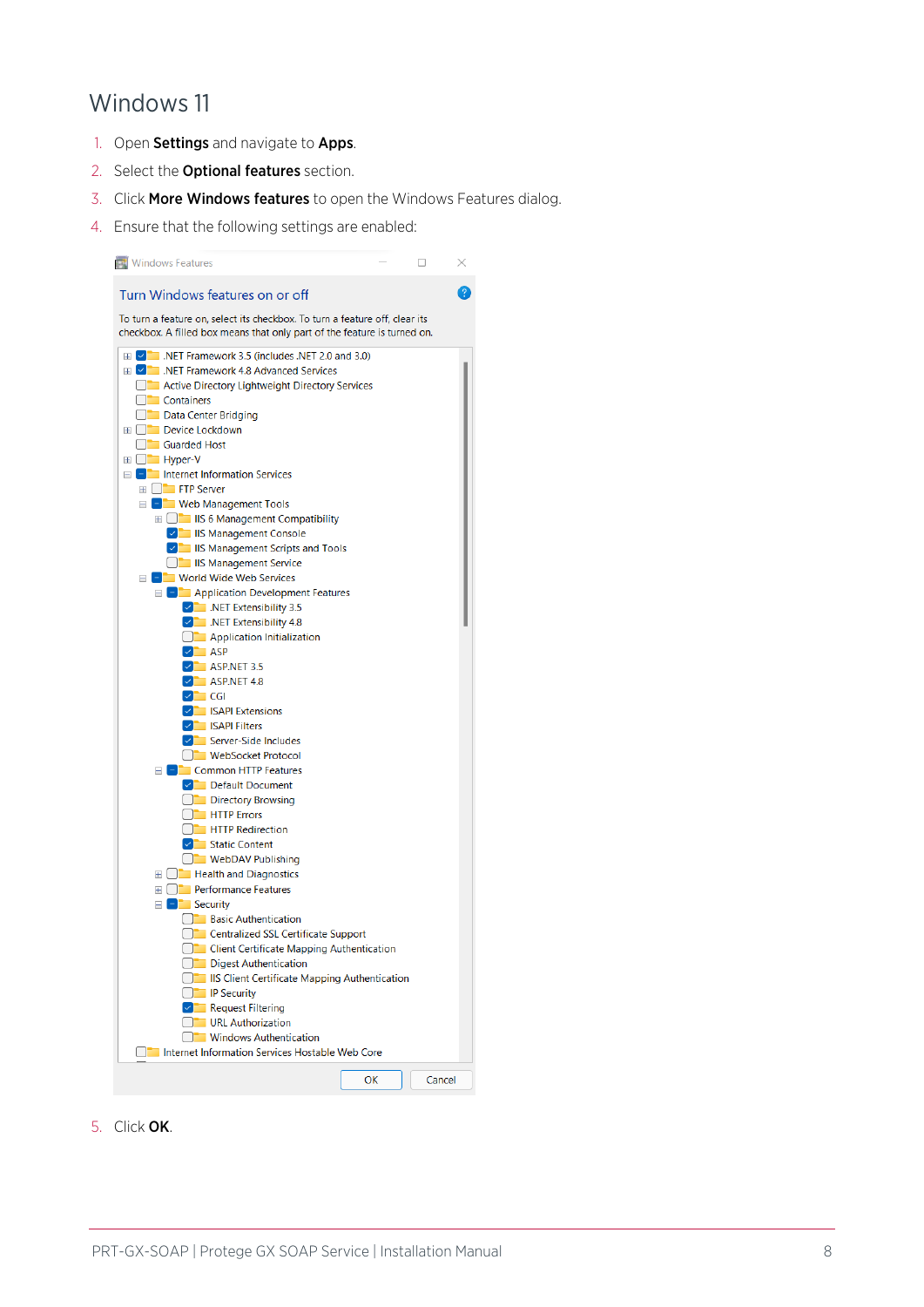### <span id="page-8-0"></span>Windows Server 2012

- 1. Launch the Server Manager.
- 2. From the Manage menu, select Add Roles and Features. This launches the Add Roles and Features Wizard.
- 3. From the **Server Roles** page, ensure that the following fields are enabled:

Select one or more roles to install on the selected server.



4. Expand the **Application Development** menu and ensure that the following fields are enabled: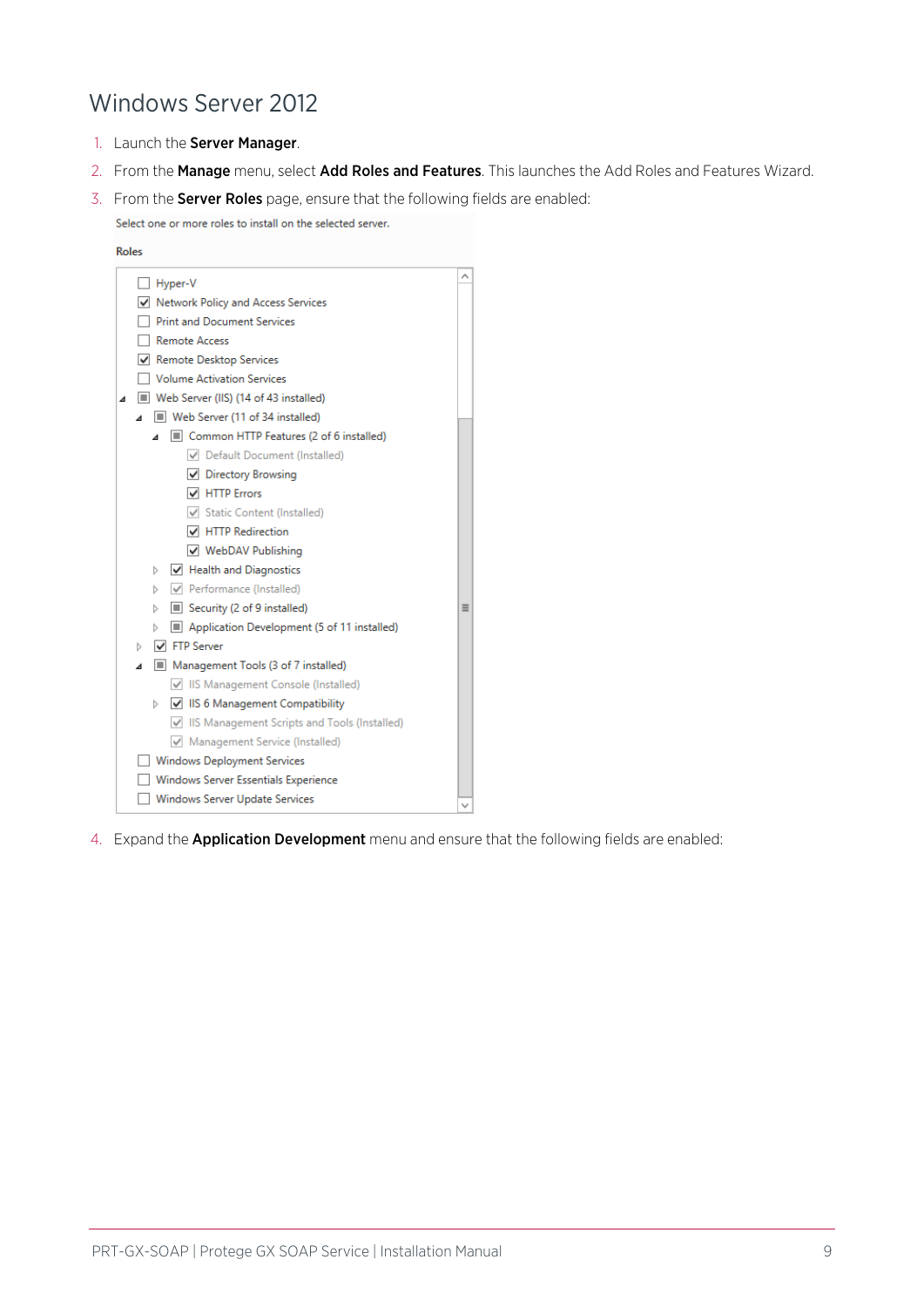Select one or more roles to install on the selected server.



- 5. Click Next.
- 6. From the Features page, ensure that the following .NET framework features are enabled.

Features



7. Click **Next** to complete the setup and install the features.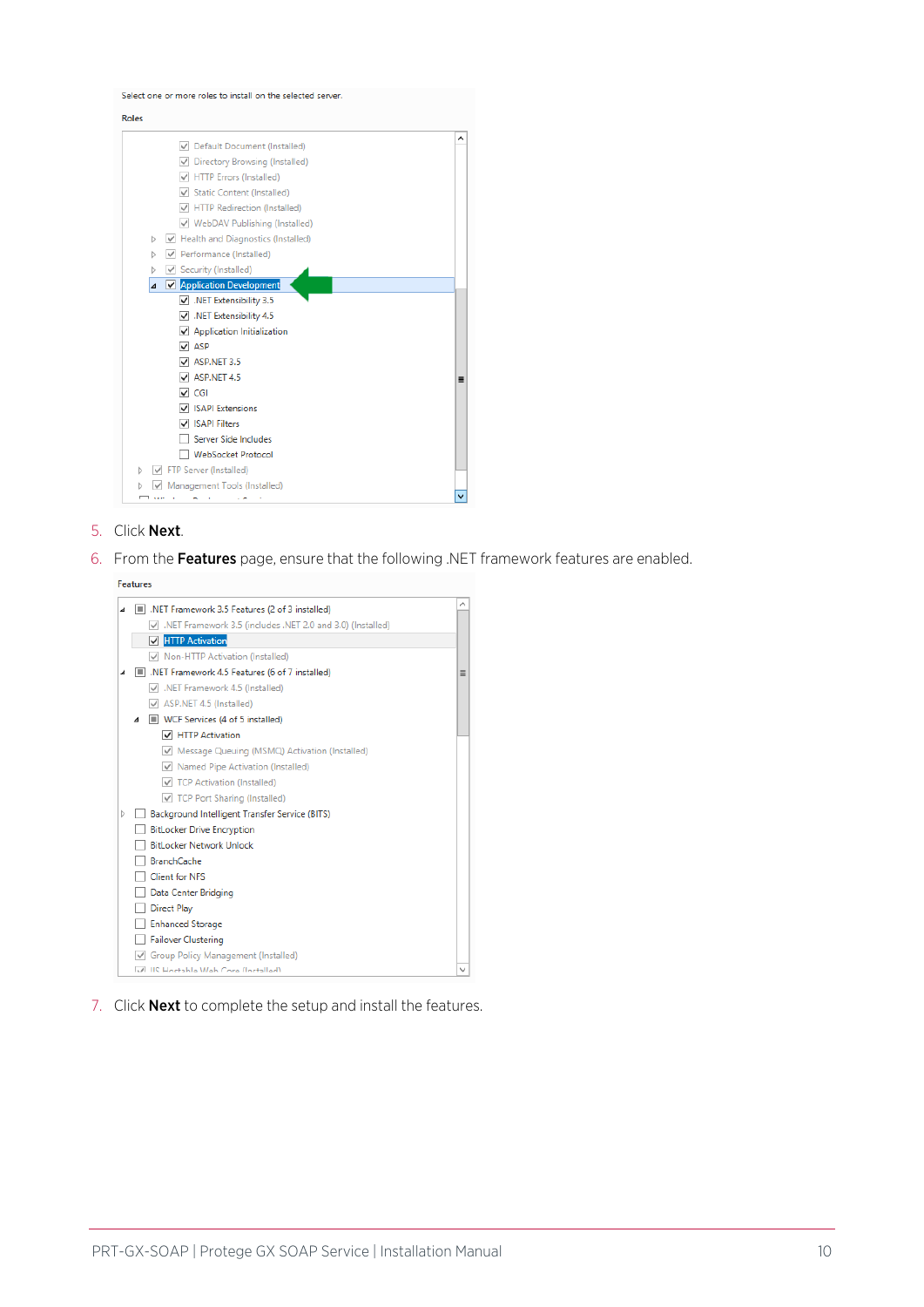### <span id="page-10-0"></span>Windows Server 2016 and 2019

- 1. Launch the Server Manager.
- 2. From the Manage menu, select Add Roles and Features. This launches the Add Roles and Features Wizard.
- 3. From the **Server Roles** page, ensure that the following fields are enabled: Select one or more roles to install on the selected server.



4. Expand the **Application Development** menu and ensure that the following fields are enabled: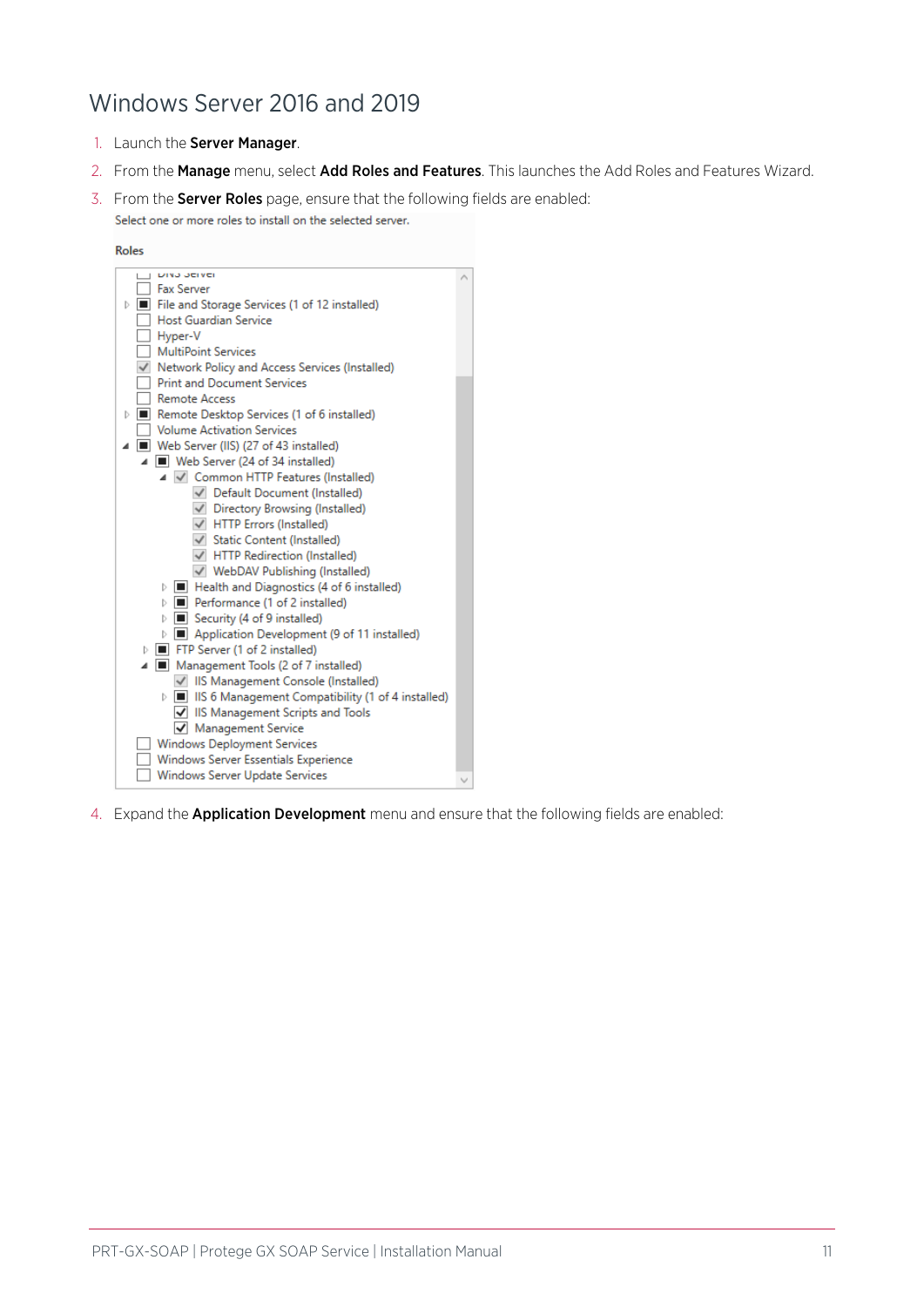Select the role services to install for Web Server (IIS)

**Role services** 

| √ Static Content                        |  |
|-----------------------------------------|--|
| <b>HTTP Redirection</b>                 |  |
| V WebDAV Publishing                     |  |
| <b>Health and Diagnostics</b><br>Þ<br>⊻ |  |
| Performance                             |  |
| Security                                |  |
| Application Development                 |  |
| NET Extensibility 3.5                   |  |
| .NET Extensibility 4.6                  |  |
| <b>Application Initialization</b>       |  |
| ASP                                     |  |
| ASP.NET 3.5                             |  |
| ASP.NET 4.6                             |  |
| CGI                                     |  |
| <b>ISAPI Extensions</b>                 |  |
| <b>ISAPI Filters</b>                    |  |
| Server Side Includes                    |  |
| <b>WebSocket Protocol</b>               |  |
| <b>FTP Server</b>                       |  |
| Management Tools                        |  |
|                                         |  |

- 5. Click Next.
- 6. From the Features page, ensure that the following .NET framework features are enabled.

Select one or more features to install on the selected server.

Features



7. Click **Next** to complete the setup and install the features.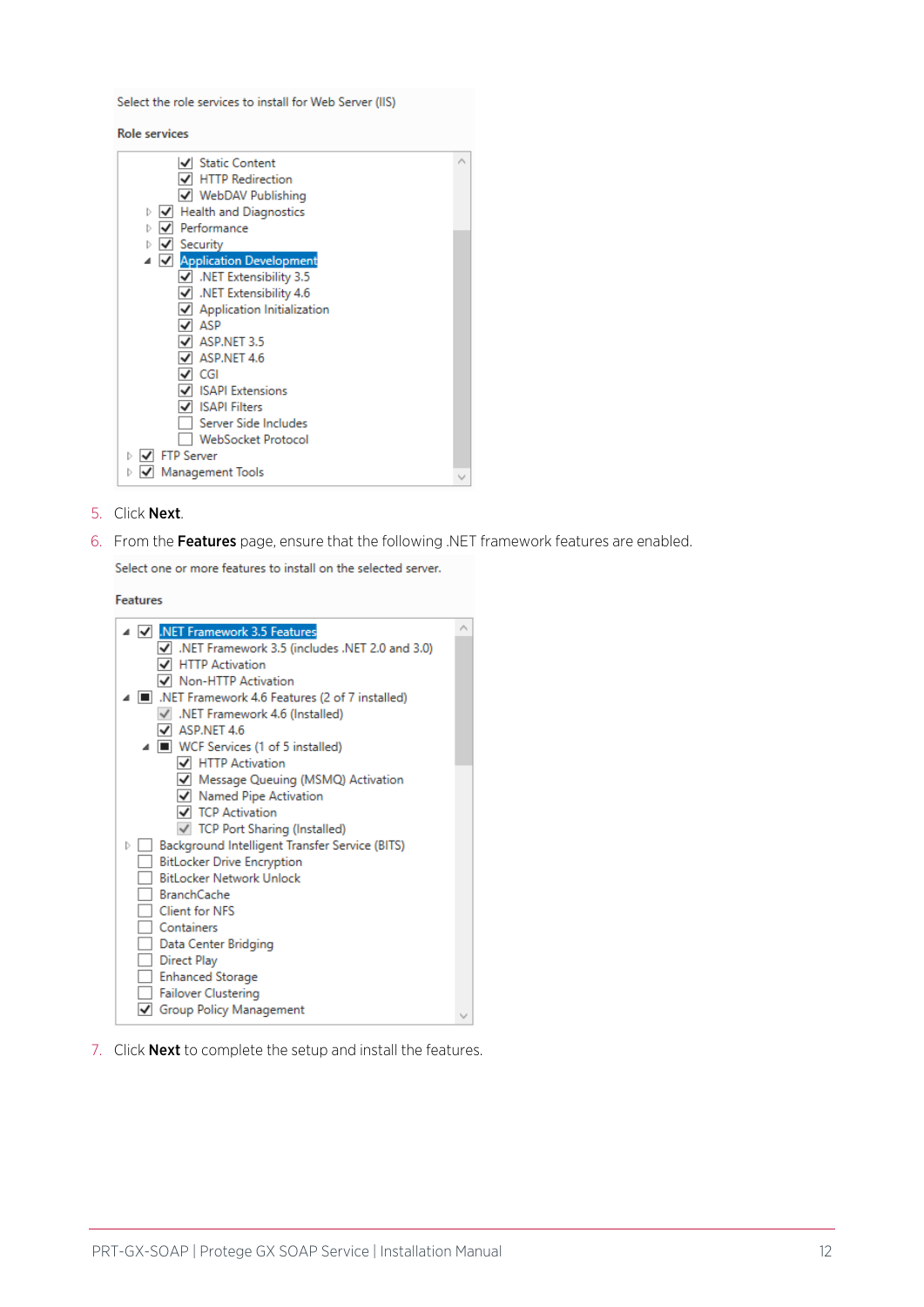## <span id="page-12-0"></span>Enabling the Required Application Pool Settings

<span id="page-12-1"></span>Before installing the Protege GX SOAP Service the following application pool settings need to be enabled.

#### Enable 32-Bit Applications

- 1. Launch Internet Information Services (IIS) Manager.
	- Press the **Windows + R** keys to open the run prompt.
	- Type **inetmgr** into the search bar and press Enter.
- 2. Under IIS Manager's **Connections** menu, expand the node for the current server then click **Application Pools**.
- 3. In the Application Pools pane click DefaultAppPool.
- 4. In the Actions pane on the right click Advanced Settings.
- 5. In the General section, ensure that Enable 32-Bit Applications is set to True, as displayed below.

|                    |                                              |                                | × |
|--------------------|----------------------------------------------|--------------------------------|---|
|                    | $\vee$ (General)                             |                                |   |
|                    | .NET CLR Version                             | v4.0                           |   |
|                    | <b>Enable 32-Bit Applications</b>            | <b>True</b>                    |   |
|                    | Managed Pipeline Mode                        | Integrated                     |   |
|                    | Name                                         | DefaultAppPool                 |   |
|                    | Queue Length                                 | 1000                           |   |
|                    | <b>Start Mode</b>                            | OnDemand                       |   |
| $\vee$ CPU         |                                              |                                |   |
|                    | Limit (percent)                              | 0                              |   |
|                    | <b>Limit Action</b>                          | <b>NoAction</b>                |   |
|                    | Limit Interval (minutes)                     | 5.                             |   |
|                    | <b>Processor Affinity Enabled</b>            | False                          |   |
|                    | <b>Processor Affinity Mask</b>               | 4294967295                     |   |
|                    | Processor Affinity Mask (64-bit c 4294967295 |                                |   |
|                    | $\times$ Process Model                       |                                |   |
| $\rightarrow$<br>۰ | Generate Process Model Event Li              |                                |   |
|                    | Identity                                     | <b>ApplicationPoolIdentity</b> |   |
|                    | Idle Time-out (minutes)                      | 20                             |   |
|                    | <b>Idle Time-out Action</b>                  | Terminate                      |   |

6. Click OK. Then close IIS Manager.

<span id="page-12-2"></span>Note: If this setting is not enabled, the Protege GX SOAP Service installation will fail. InstallShield Wizard will display a message advising that the installation was interrupted.

## Installation

The following section outlines the steps you need to take to install the Protege GX SOAP Service so you can get up and running quickly. Note that there are additional steps to carry out if you are installing the SOAP service on a machine that does not also host the Protege GX databases.

You must have local administrative privileges on the server and workstation(s) you are performing the installation on.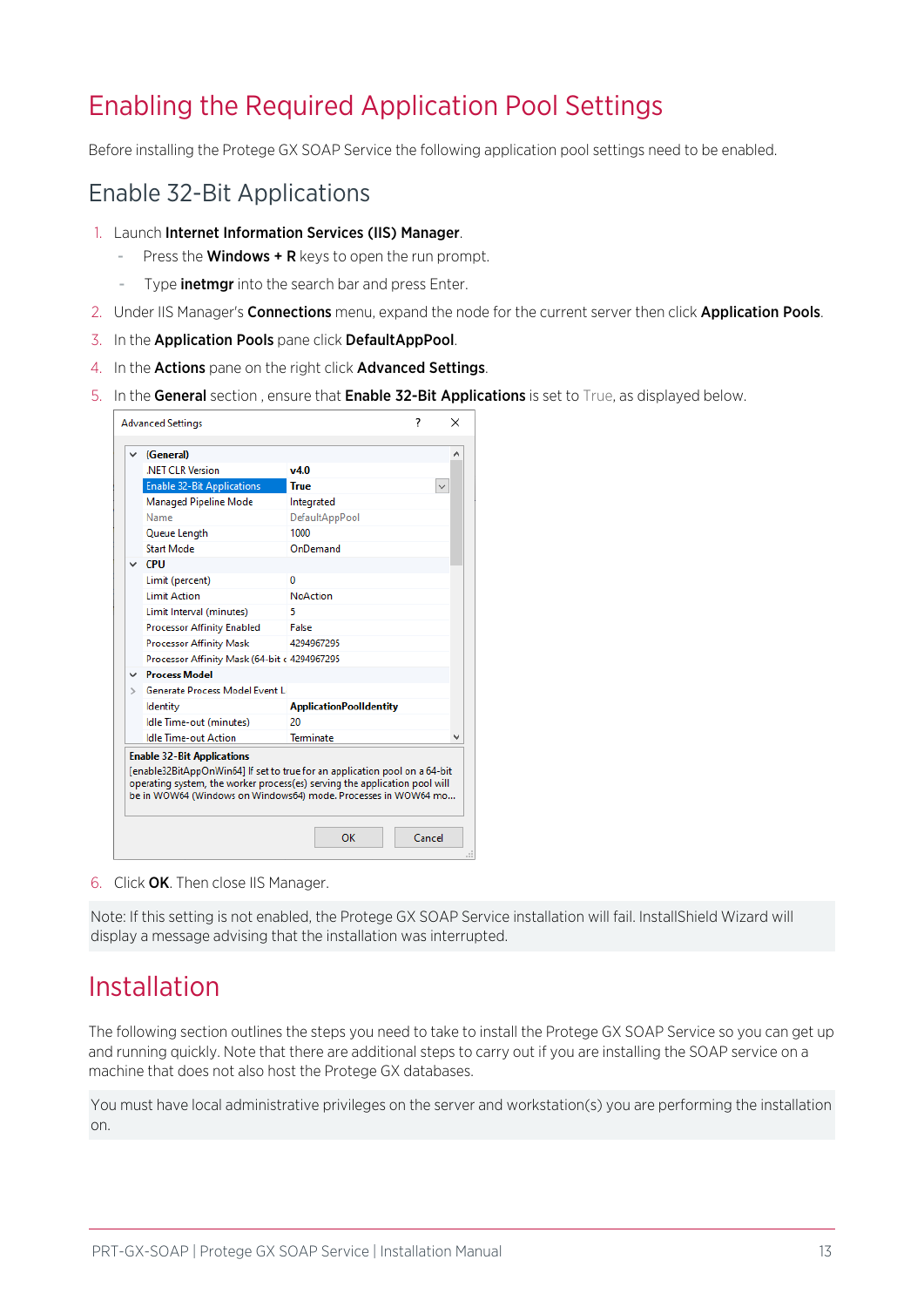### <span id="page-13-0"></span>Installing on a Machine Not Hosting the Protege GX Database

If you are installing the Protege GX SOAP Service on a machine that does not contain the SQL instance hosting the Protege GX database, follow the steps below in SQL Server Management Studio.

- 1. Open SQL Server Management Studio and connect to the relevant server.
- 2. Right-click on the SQL instance name (the top level icon) and select **Properties**.
- 3. Click on the Security tab and ensure that SQL Server and Windows Authentication Mode option is enabled.
- 4. Close the Server Properties window.
- 5. From the Object Explorer, navigate to Security | Logins.
- 6. Right-click NT Authority/System Login and select Properties.
- 7. Select User Mapping and enable the map checkboxes for the ProtegeGX and ProtegeGXEvents databases.
- 8. Assign the required Database Role for both the ProtegeGXEvents and ProtegeGX database by selecting both databases and enabling the **db\_owner** checkbox.
- 9. Click on the **Status** tab, ensure that Login is Enabled.
- 10. Click OK to close the Login Properties window.
- <span id="page-13-1"></span>11. Restart the SQL server instance from the Windows Services Manager to apply the changes.

#### Installing the Protege GX SOAP Service

1. Run the supplied setup.exe file to launch the Protege GX SOAP Service Install Wizard.

If .NET version 4.6.2 is not installed the wizard will prompt an install/update.

- 2. Click Next to continue.
- 3. Read and accept the license agreement, then click Next.
- 4. Click Next.
- 5. In the Data Server installed PC name field provide the name of the machine that hosts the Protege GX data service.

Do not use localhost as the service will fail to operate.

- 6. If required, enable Windows Authentication for the Protege GX data server/web server communications and configure the WCF/IP ports.
	- You can use the default WCF TCP/IP ports, or specify the ports used by entering the new details. These options should be changed if another application on the target machine uses the default port, as this will cause the services to fail to start.

The Enable Windows Authentication on Protege GX Data Server/Web Server Communications option must match the selection made when installing the Protege GX server. For example, if Windows Authentication is enabled when installing the Protege GX server, Windows Authentication must also be enabled when installing the SOAP service.

- 7. Click Next.
- 8. Click Install.
- 9. When the installation is complete, click Finish.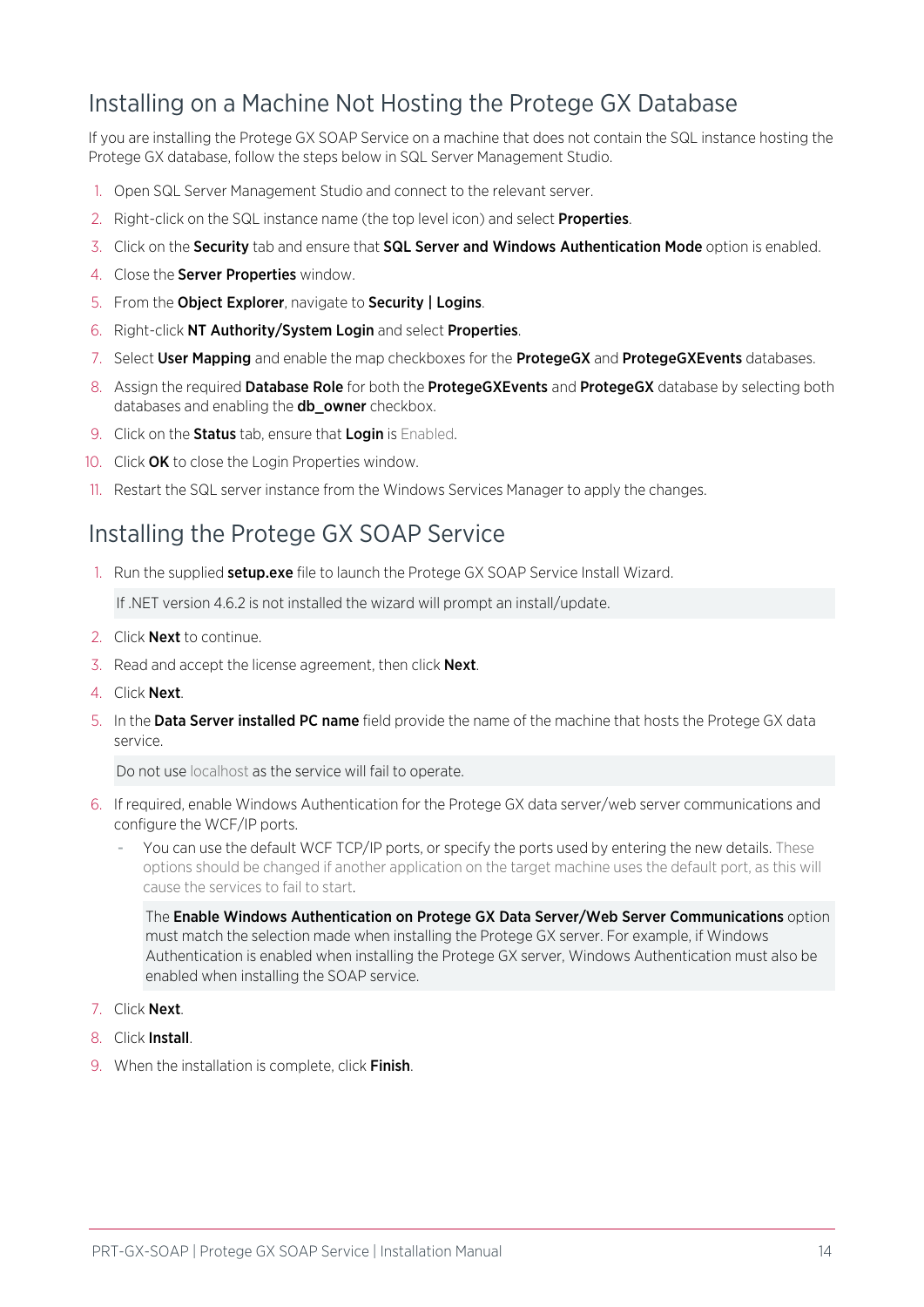### <span id="page-14-0"></span>Service Accessibility

#### HTTP version of the Protege GX SOAP Service

1. To confirm that the **HTTP** version of the service is accessible, open a web browser and enter the following link into the URL bar:

http://<pcname>.<domainname>:<portnumber>/ProtegeGXSOAPService/service.svc

The default port number is **8030**. For the HTTP version, you can replace the <pcname>.<domainname> placeholders with localhost.

2. Press the **Enter** key. You should see a default page showing that the HTTP version of the SOAP service is operational.

#### HTTPS version of the Protege GX SOAP Service

1. To confirm that the HTTPS version of the service is accessible, enter the following link into the URL bar: https://<pcname>.<domainname>:<portnumber>/ProtegeGXSOAPService/service.svc

The default port number is  $8040$ . For the HTTPS version, entering localhost in place of  $\epsilon$  pcname> and <domainname> causes the certificate to load incorrectly and a red cross to appear indicating that the certificate is not trusted.

- 2. Press the Enter key.
- 3. Most web browsers will present you with a security warning because the SOAP service is using a self-signed certificate. Click the **Advanced** button and proceed to the site.

For more information see the Security Configuration section below.

4. You should see a default page showing that the HTTPS version of the SOAP service is operational. Note the https in the URL bar should be displayed in green.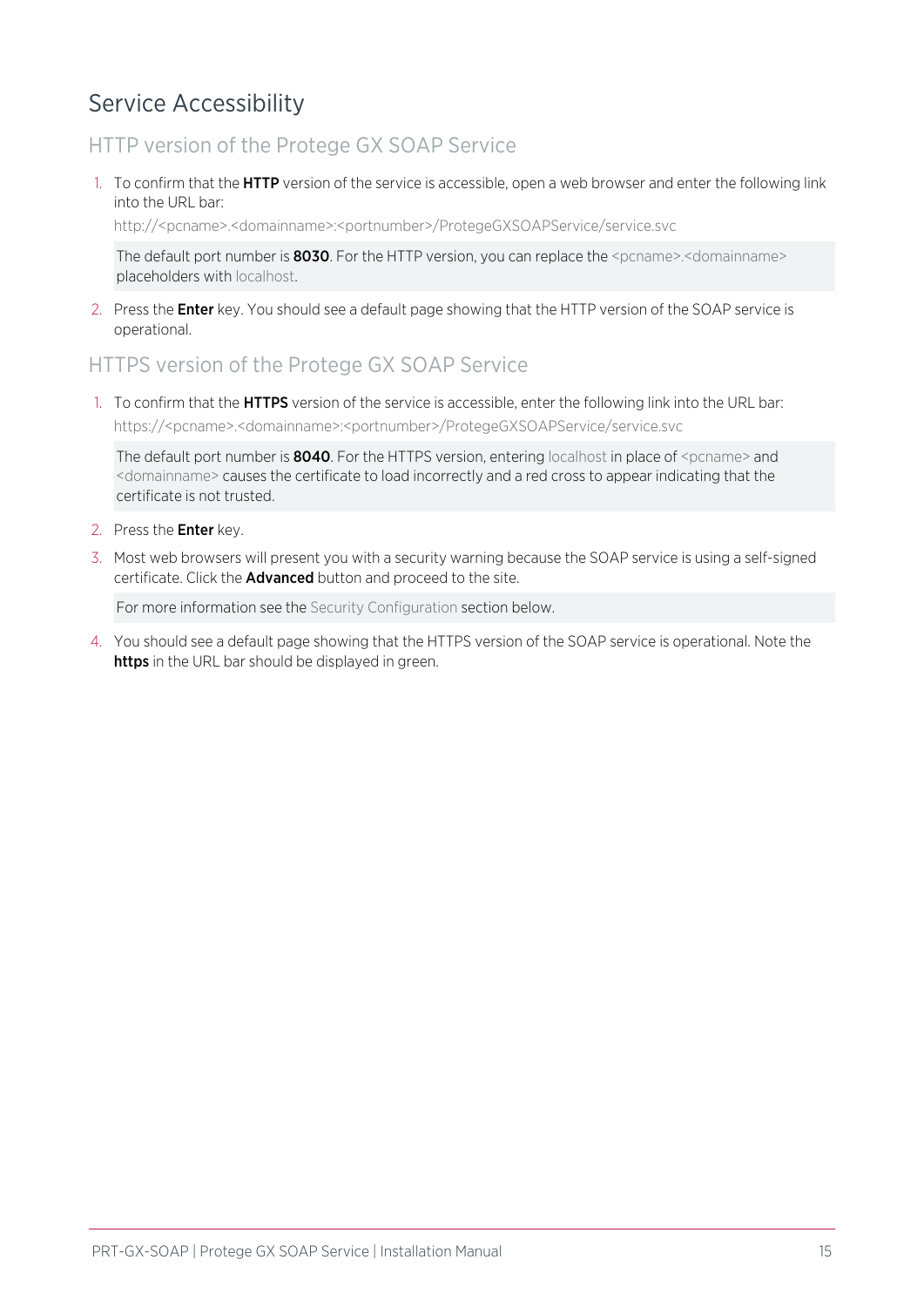# <span id="page-15-0"></span>Security Configuration

It is important to secure the connection between the SOAP service and other applications it is communicating with, such as the Protege GX Web Client, ICT Data Sync Service and custom integrations. To achieve this, the SOAP service must use a trusted SSL certificate to encrypt communications (using the HTTPS protocol).

A self-signed SSL certificate is automatically generated during installation of the SOAP service. However, this certificate is not inherently trusted by other computers and applications, so the connection may be refused or flagged as insecure. There are two methods for achieving a trusted connection:

- Recommended: Obtain and install a third-party certificate issued by a trusted certificate authority, such as:
	- GoDaddy: https://www.godaddy.com/web-security/ssl-certificate
	- Network Solutions: https://www.networksolutions.com/
	- RapidSSL: https://www.rapidsslonline.com/
	- Let's Encrypt: https://letsencrypt.org/
- ⦁ Import a self-signed certificate into the trusted certificate store of each computer that will connect to each application. This can be either the certificate which was automatically generated during installation, or a custom self-signed certificate.

<span id="page-15-1"></span>Once a trusted certificate has been installed, applications can connect to the HTTPS endpoint of the SOAP service (see [previous](#page-14-0) page) and achieve secure communications.

## Using a Third-Party Certificate for SOAP

Once you have obtained a third-party certificate from a trusted certificate authority, you must install it in the **ProtegeGX** site in Internet Information Services (IIS) Manager. This secures the connection between the SOAP service and other applications.

This is the recommended method for securing the SOAP service on live sites.

#### Completing the Certificate Request

- 1. Open IIS Manager by pressing the Windows + R keys to open the Run prompt, then entering inetmgr.
- 2. In the IIS section, double-click Server Certificates.
- 3. From the Actions panel on the right, click Complete Certificate Request...
- 4. To locate your certificate file, click the ellipsis [...] button.
- 5. Select \*.\* as the file name extension.
- 6. Select the certificate and click Open.
- 7. Enter a Friendly name for the certificate file, then click OK.

#### Binding the Certificate to the ProtegeGX Site

- 1. In the **Connections** panel on the left of IIS Manager, expand the server where you installed the certificate.
- 2. Click the drop-down arrow next to **Sites** and select the **ProtegeGX** site.
- 3. In the **Actions** panel, click **Bindings...**.
- 4. Select the https binding (port 8040) and click Edit....
- 5. Set the SSL certificate to the certificate you just installed. Click OK.
- 6. You will see a warning about overwriting the existing certificate. Click Yes.
- 7. Close the site bindings window and the IIS Manager window.

The SSL certificate installation is complete.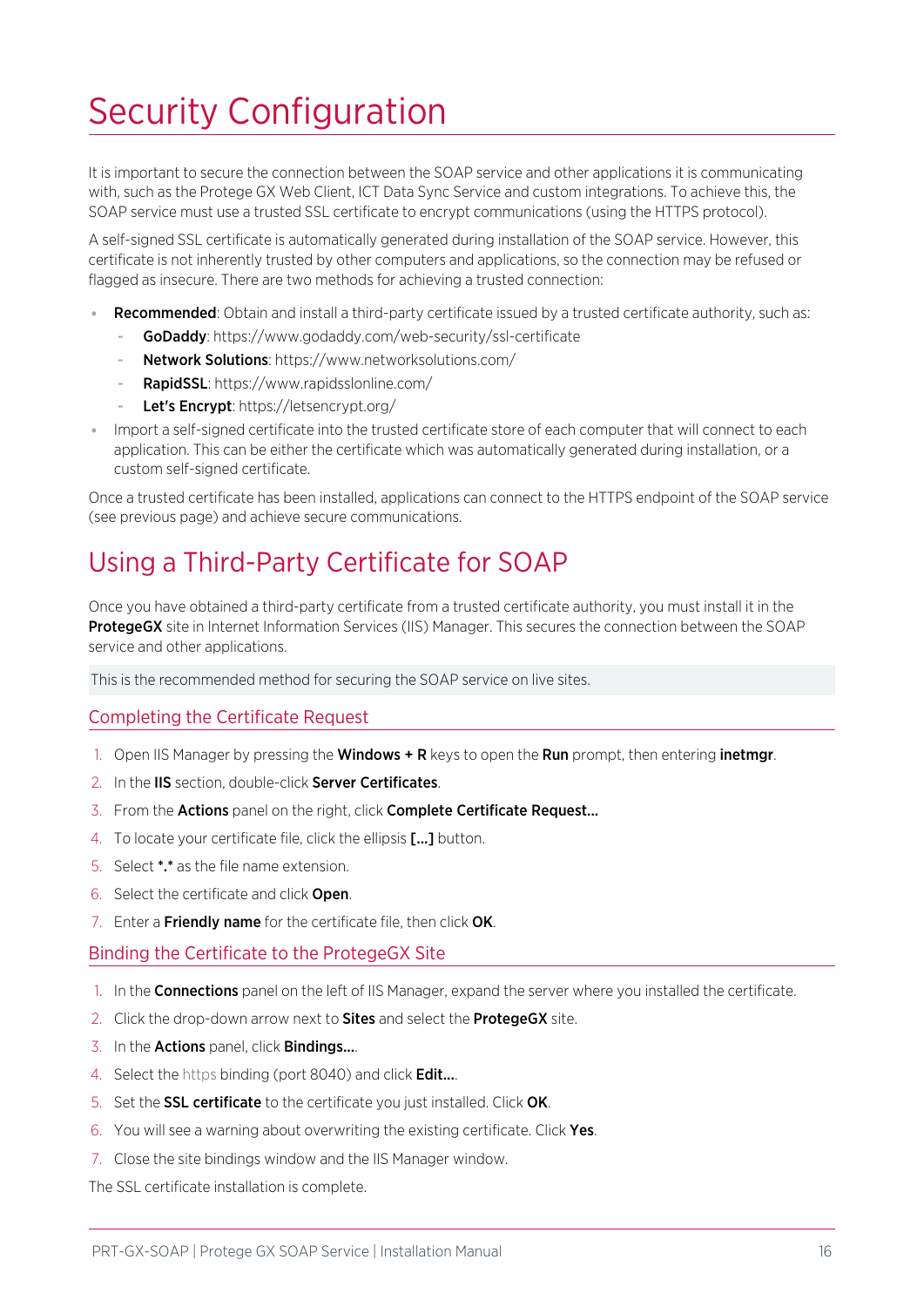<span id="page-16-0"></span>When the SOAP service is upgraded, the certificate will be reset to the default. Repeat the steps above to rebind the custom certificate.

## Using a Self-Signed SSL Certificate for SOAP

As an alternative to a third-party certificate, you may use a self-signed certificate for the SOAP service. As selfsigned certificates are not inherently trusted by other computers and applications, it is necessary to import the certificate to the trusted root store of each other computer that will connect to the SOAP service directly.

The instructions below cover creating a custom self-signed certificate, binding it to a site, and importing it as a trusted certificate on other computers.

For live sites, it is recommended that you use a third-party certificate or a trusted certificate issued by your IT department.

#### Creating and Exporting a New Self-Signed Certificate

There are multiple methods to create a self-signed certificate. The steps below describe how to create a certificate using IIS Manager. Alternatively, you may create a certificate using a utility such as [OpenSSL,](https://www.openssl.org/) or a certificate may be supplied by your IT department.

- 1. Open IIS Manager by pressing the **Windows + R** keys to open the **Run** prompt, then entering **inetmgr**.
- 2. In the IIS section, double-click Server Certificates.
- 3. From the Actions panel on the right, click Create Self-Signed Certificate...
- 4. Enter a name for the certificate.
- 5. Set the certificate store to Personal.
- 6. Click OK. Your new certificate will be added to the list.
- 7. Double-click on the new certificate to view it.
- 8. Navigate to the **Details** tab and select **Copy to File...** The certificate export wizard will open.
- 9. Complete the instructions in the wizard, selecting these options:
	- Do not export the private key.
	- Format: DER encoded binary X.509 (.CER)
	- Specify the name and location where you want to export the certificate.
- 10. Click Finish to complete the export.

#### Binding the Certificate to the ProtegeGX Site

- 1. In the **Connections** panel on the left of IIS Manager, expand the server where you installed the certificate.
- 2. Click the drop-down arrow next to **Sites** and select the **ProtegeGX** site.
- 3. In the **Actions** panel, click **Bindings...**
- 4. Select the https binding and click **Edit...**
- 5. Set the SSL certificate to the certificate you just installed. Click OK.
- 6. You will see a warning about overwriting the existing certificate. Click Yes.
- 7. Close the site bindings window and the IIS Manager window.

When the SOAP service is upgraded, the certificate will be reset to the default. Repeat the steps above to rebind the custom certificate.

#### Importing the Certificate to Another Computer

This section must be completed on each computer that will connect directly to the SOAP service.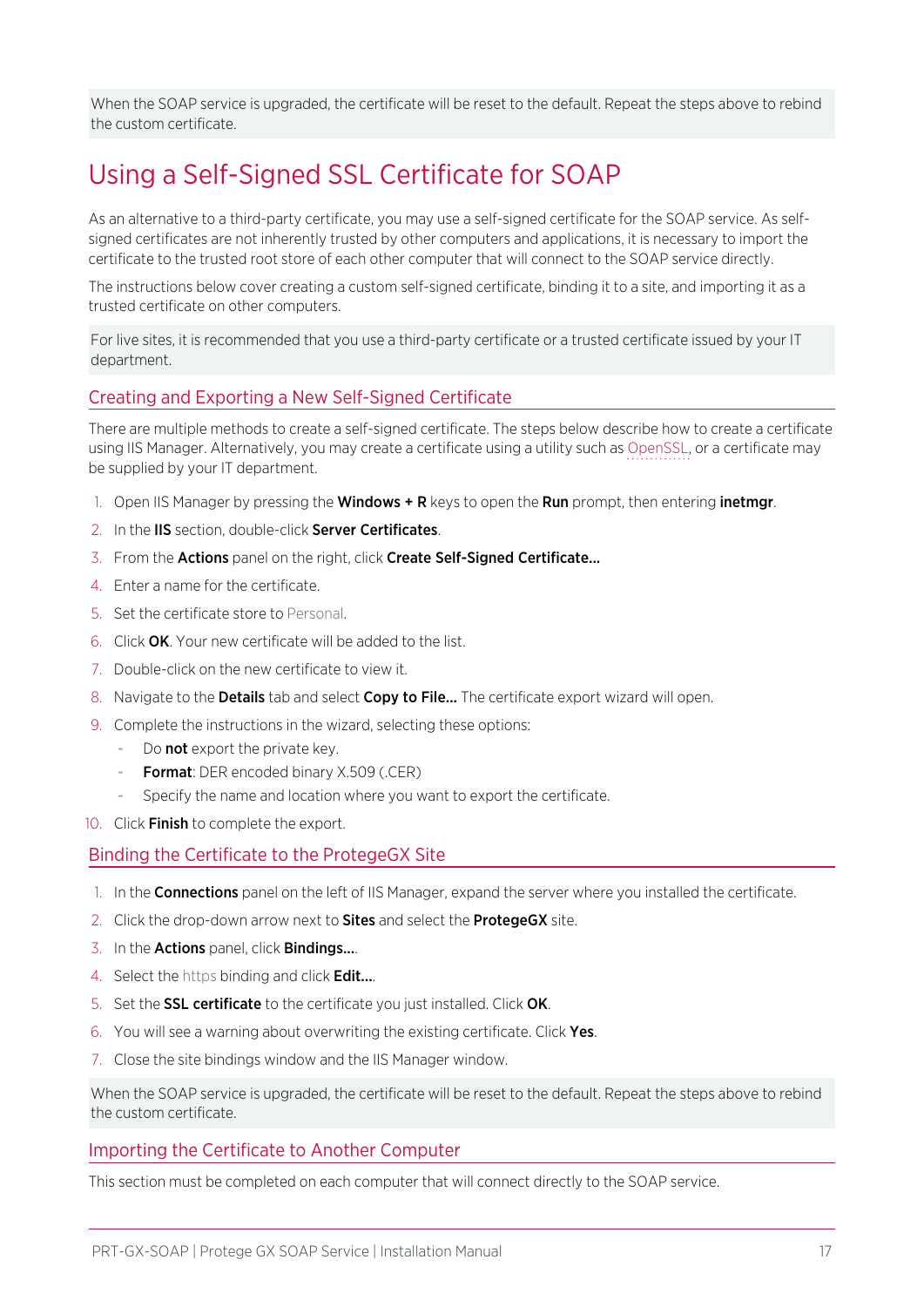- 1. Open the certificate manager by pressing **Windows + R**, then entering **certim.msc**.
- 2. Browse to Certificates Local Computer > Trusted Root Certification Authorities > Certificates.
- 3. Right click on the Certificates folder and select **All Tasks > Import...**. This will open the certificate import wizard.
- 4. Click Next.
- 5. Browse to and select the certificate file that you exported.
- 6. Select the option to Place all certificates in the following store and enter Trusted Root Certification Authorities as the certificate store.
- 7. Click Finish to complete the import.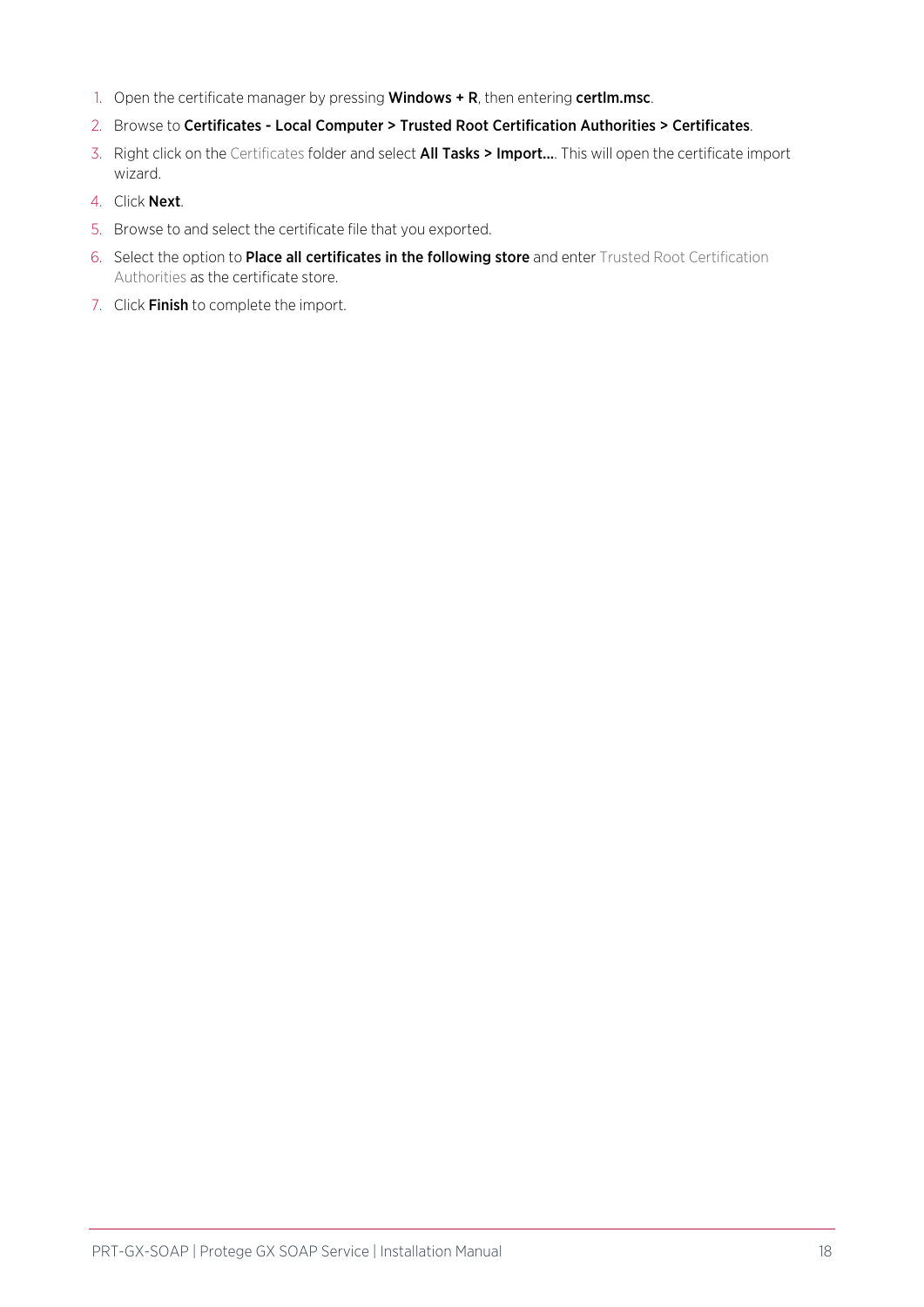# <span id="page-18-0"></span>Disclaimer and Warranty

Disclaimer: Whilst every effort has been made to ensure accuracy in the representation of this product, neither Integrated Control Technology Ltd nor its employees shall be liable under any circumstances to any party in respect of decisions or actions they may make as a result of using this information. In accordance with the ICT policy of enhanced development, design and specifications are subject to change without notice.

For warranty information, see our Standard Product [Warranty.](https://www.ict.co/Standard-Product-Warranty)